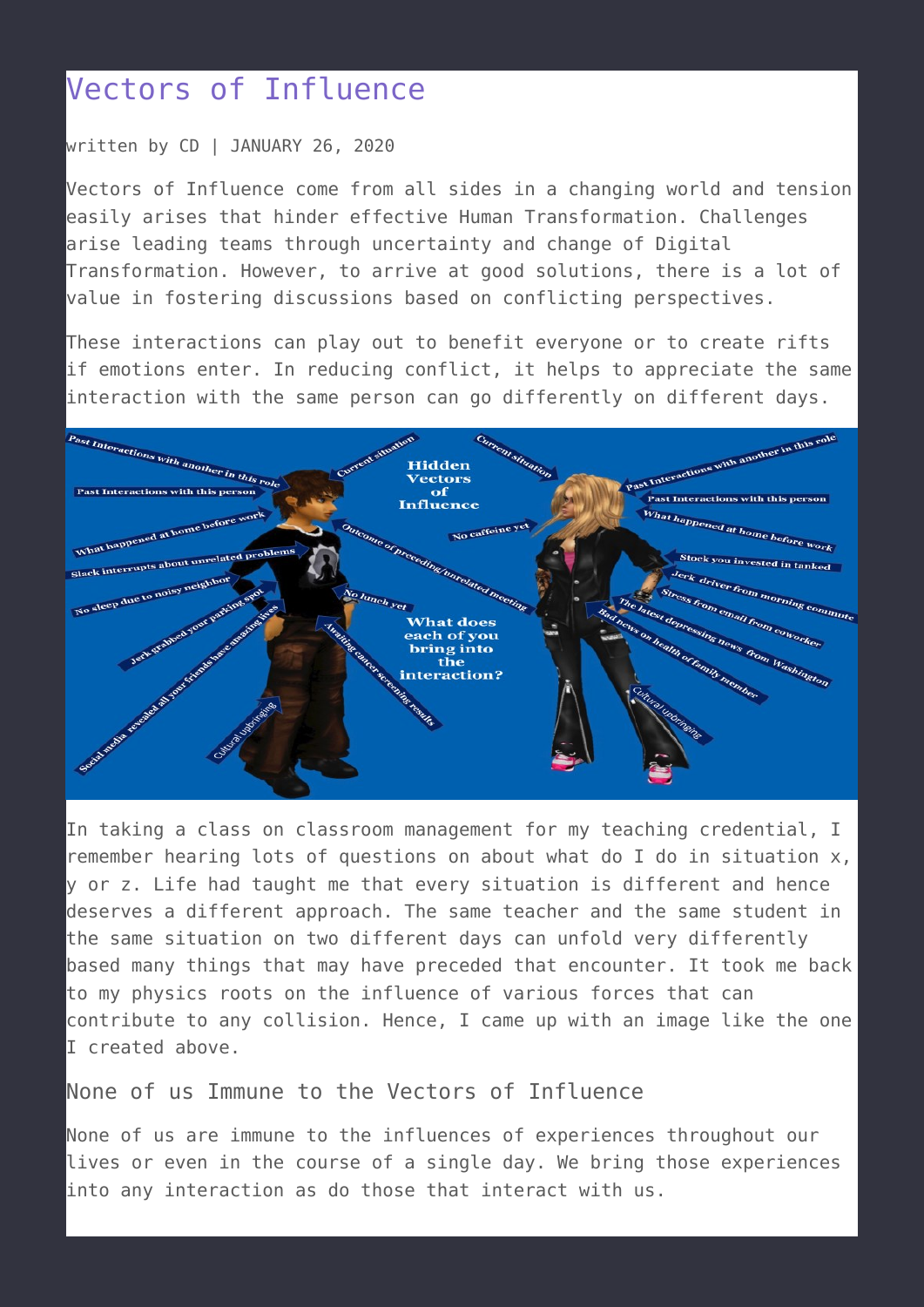This is why in person interactions for important or contentious interactions are so much better. They enable you to gauge mood and how things are going and to leverage cues and your intuition on whether it's better to adjust your approach. Still, there may be hidden vectors of influence.

This is also why first impressions matter so much. All the following interactions with this other person will be grounded in the first interactions. As such, it's worth the investment to consciously prepare for and respond during the first interaction.

While you typically can't change what the other person brings to the interaction (other than previous positive interactions to build upon), you can have an influence on where you start. This is why it's good to start your day on the right foot. For example a hug from one or more of your family members in the morning and knowing one awaits you when you return home can help start your day in a better place. One thing I do is timing a walk up 11 flights of stairs to the office in the morning (instead of taking the elevator). This helps start with a sense of accomplishment. Another suggestion to make your bed each morning (see video speech on that below).

#### Vectors of Influence on Horses



Having had my own horse and learning about horse whispering also provided a great deal of insight into how many very subtle influences impact a horse's demeanor. It starts with understanding the implications of them being both flight and herd animals. They once roamed the wild wary of predators. It helps to know how much they queue off of your fear, nervousness/calm as well as your body posture. Knowing this allowed me to move a horse around an arena with changes in posture and look. With time you discover they change direction and speed, simply queued off of subtle, non-verbal gestures. It offered me another perspective for interactions of all types.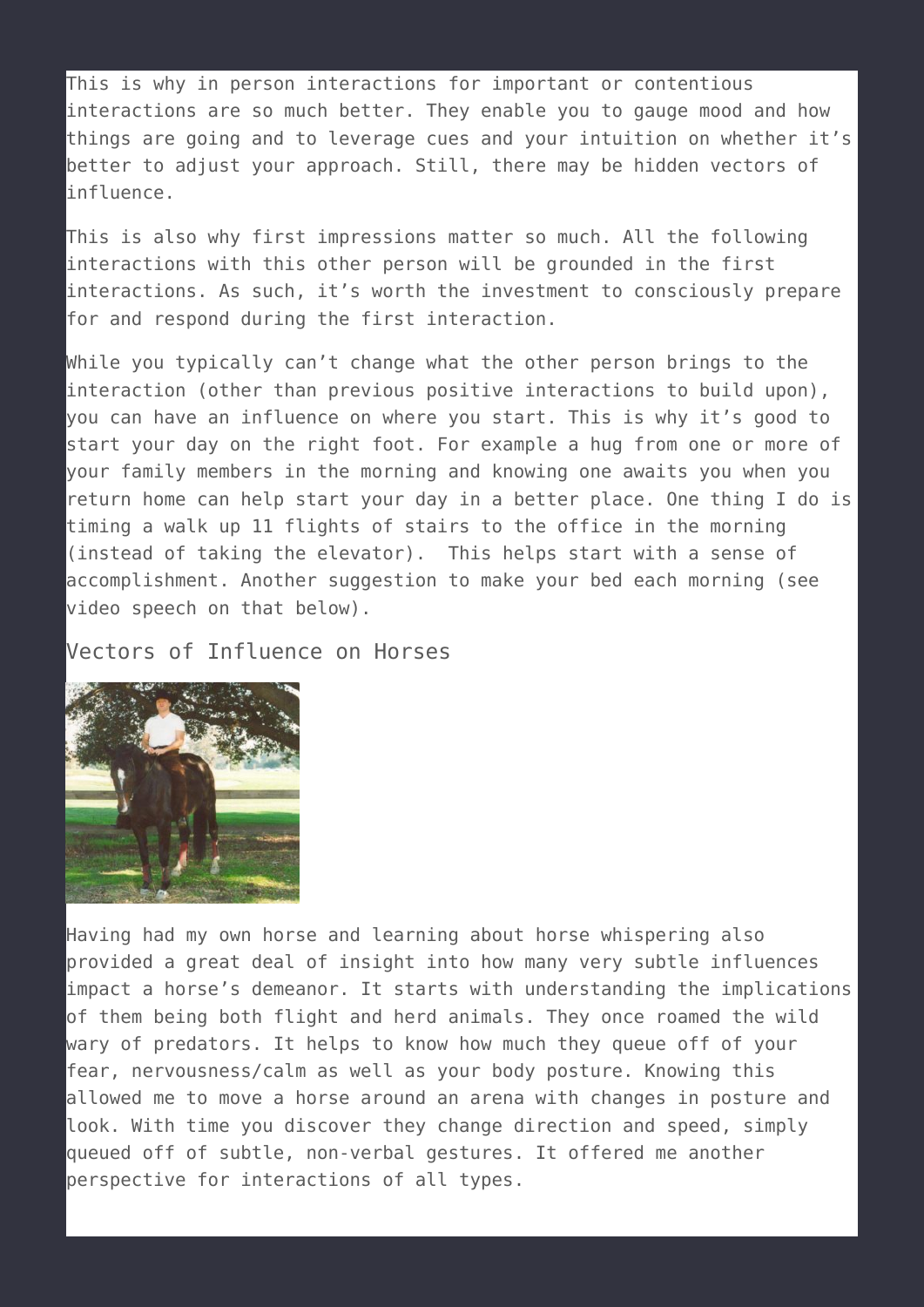When taking a class on the various theories of psychology, the professor started by having us learn about the childhood of the psychologists. Knowing what shaped their personalities proved to be invaluable in understanding some of the origins of their theories.

[John Boyd's OODA](https://en.wikipedia.org/wiki/OODA_loop) Loop and theory behind it also digs into having a full understanding of all vectors of influence. It was born out of his experience as a fighter pilot, but's it's applicable in a very generic sense.



## *[The 7 Habits of Highly Effective People & the 8th Habit](https://www.audible.com/pd/Business/The-7-Habits-of-Highly-Effective-People-The-8th-Habit-Special-3-Hour-Abridgement-Audiobook/B002V1NKLW?ref=a_search_c3_lProduct_1_1&pf_rd_p=e81b7c27-6880-467a-b5a7-13cef5d729fe&pf_rd_r=4DXM3EW81V2WJJYS1W8S&)*

Steven Covey provides a great example of how differently we can perceive things if we know what happened in someone's day before we encounter then (and conversely how little when we don't)….



*"I remember a mini-paradigm shift I experienced one Sunday morning on a subway in New York. People were sitting quietly – some reading newspapers, some lost in thought, some resting with their eyes closed. It was a calm, peaceful scene.*